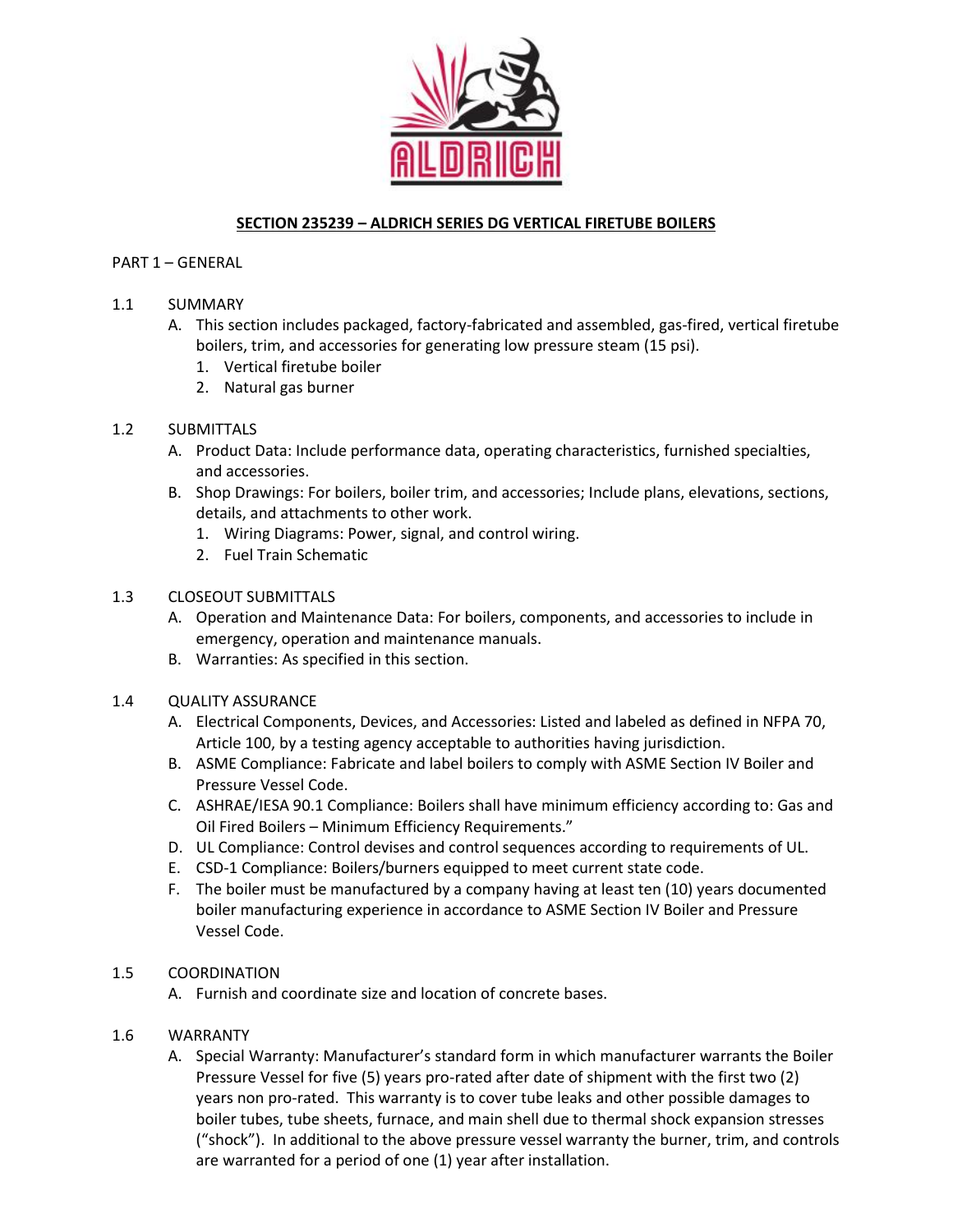## 2.1 VERTICAL FIRETUBE BOILER

- A. Basis of Design Product: Subject to compliance with requirements, provide products as listed:
	- 1. Aldrich Company Manufactured in Wyoming, IL, Model:
- B. Description: Factory packaged and firetested firetube boiler complete with gas burner, gas train, and controls mounted and wired, skid mounted requiring only supply, return, fuel, blowdown, electrical and vent connections.
- C. Fabricate base and attachment to pressure vessel with reinforcement strong enough to resist boiler movement during a seismic event when boiler base is anchored to building structure.
- D. Design: Vertical firetube design with straight steel tubes with a minimum wall thickness of .105". The boilers combustion chamber shall be water jacketed including a water surrounded furnace. Refractory sides or tube sheet protection is not allowed as these reduce the heat transfer. Boiler shall be sealed to permit positive combustion chamber pressure with turbulators installed in the firetubes. Boiler to have a minimum efficiency of 80 - 83%.
- E. Include the following:
	- 1. Handholes or inspection tappings for water-side inspection.
	- 2. Lifting lug on to of boiler.
	- 3. Minimum 1" drain valve.
	- 4. Tappings or flanges for supply and return connections
- F. Boiler Casing: The external surfaces shall be covered with a minimum of 1" mineral fiber insulation encased within an 18 gauge steel jacket.

## 2.2 FORCED DRAFT BURNER

- A. Basis of Design Product: Subject to compliance with requirements, provide products as listed:
	- 1. Power Flame Manufactured in Parsons, KS, Model:
- B. Code Compliance: UL, CSD-1
- C. Operation: **SELECT FROM THE FOLLOWING: On-Off / Low-High-Off / Low-High-Low / Full Modulation with Open Damper Purge**
- D. Burner must be factory mounted and wired including control panel.
- E. Blower: Forward-curved centrifugal fan integral to burner, directly driven by motor.
- F. Gas Train: Control devices shall comply with requirements in ASME CSD-1 and UL. Gas train to include pilot shut-off valve, regulator, pilot solenoid valve, intermittent electric spark pilot ignition with 100 percent main valve and pilot safety shutoff with electronic ultra violet supervision of burner flame (flame rod not acceptable).
- G. Main Gas Train: Factory piped and wired (may be removed for shipment as a complete assembly for protection), main gas regulator, motorized main gas safety shut off valve, secondary solenoid gas safety shut off valve, isolation valve(s) with test cock(s), high and low gas pressure switches.

### 2.3 LOW PRESSURE STEAM BOILER

- A. Boiler to include the following factory mounted/wired:
	- 1. 4-1/2" steam gauge
	- 2. ASME relief valve
	- 3. Operating pressurestat
	- 4. High limit pressurestat (Manual Reset)
	- 5. Appropriate firing rate control to work in conjunction with the specified type of operation: On-Off / Low-High-Off / Low-High-Low / Modulation